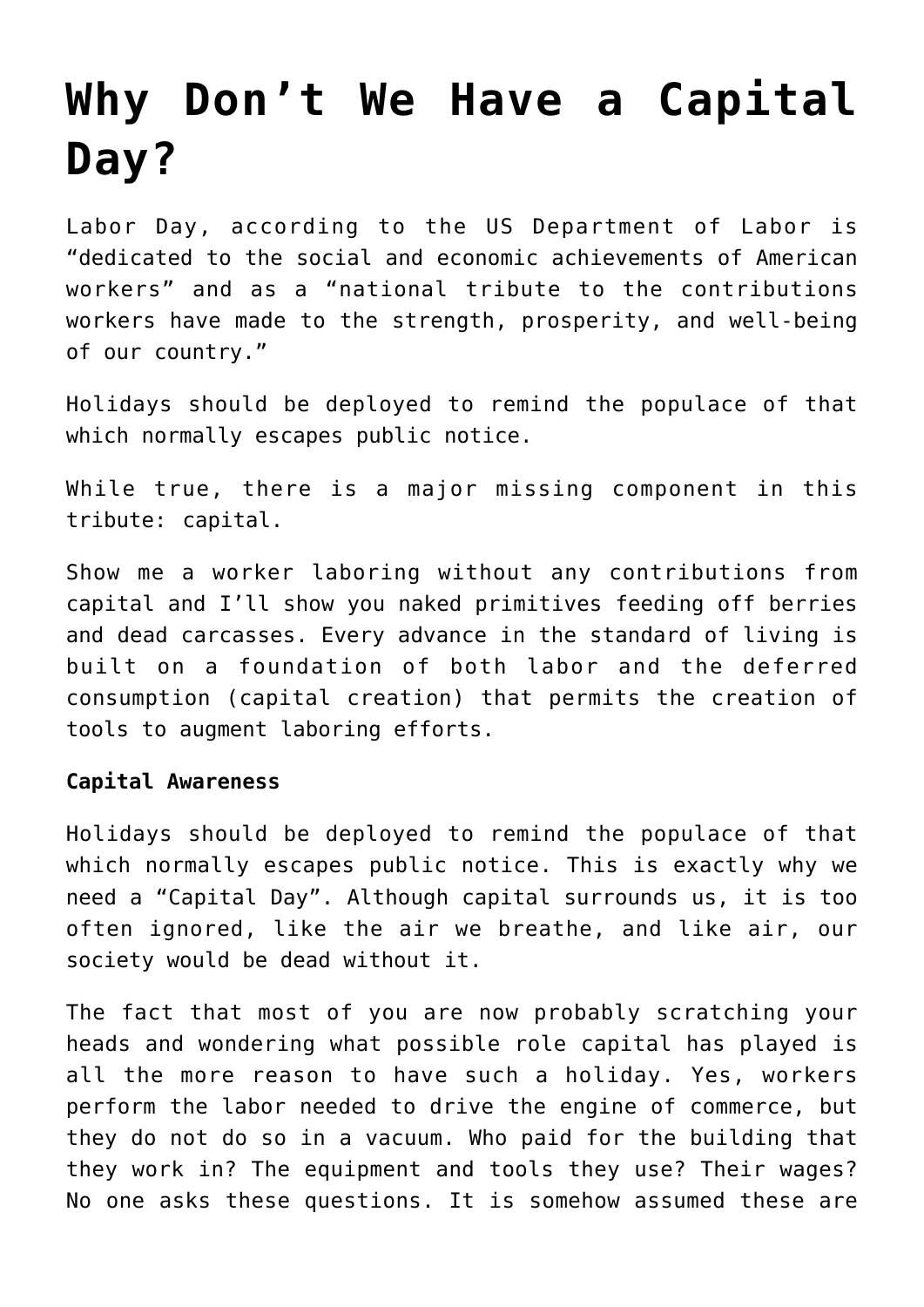exogenous resources simply laying about waiting to be donned by the heroic laborer.

No, they are not manna from heaven. The capitalist provides them by virtue of having deferred consumption and thus saving resources. That savings (capital) allows them to pay others to build the tools needed to enhance the capacity and efficiency of the worker in their role as laborer.

## **Capital Empowers Labor**

The machinist creates multiple cars in a day using tools, the material handler moves tons of goods with a forklift, the office worker performs millions of operations a day with their computer, and so on.

Let us never forget the importance of both. Here's to Capital Day!

And when done performing those tasks the workers are paid long before the revenue generated from their labor returns to the capitalist – paying someone for their service so far in advance of revenue generated from that activity necessitates that money, capital, be saved and available. Without capital every newly hired worker would have to wait weeks or months before receiving their first paycheck.

The market capitalist (as opposed to the cronyist political capitalist who partners with government in order to gain advantage) risks all. For every success, dozens more fail and lose everything.

Capitalists are not mere fat cats earning a living off the sweat of the laborer  $-$  no, they play an important and vital role just as the laborer does. They provide and coordinate the resources needed by laborer to actually labor. It is a partnership, but one where one partner is honored, while the other is at best perplexingly ignored or at worst, reviled.